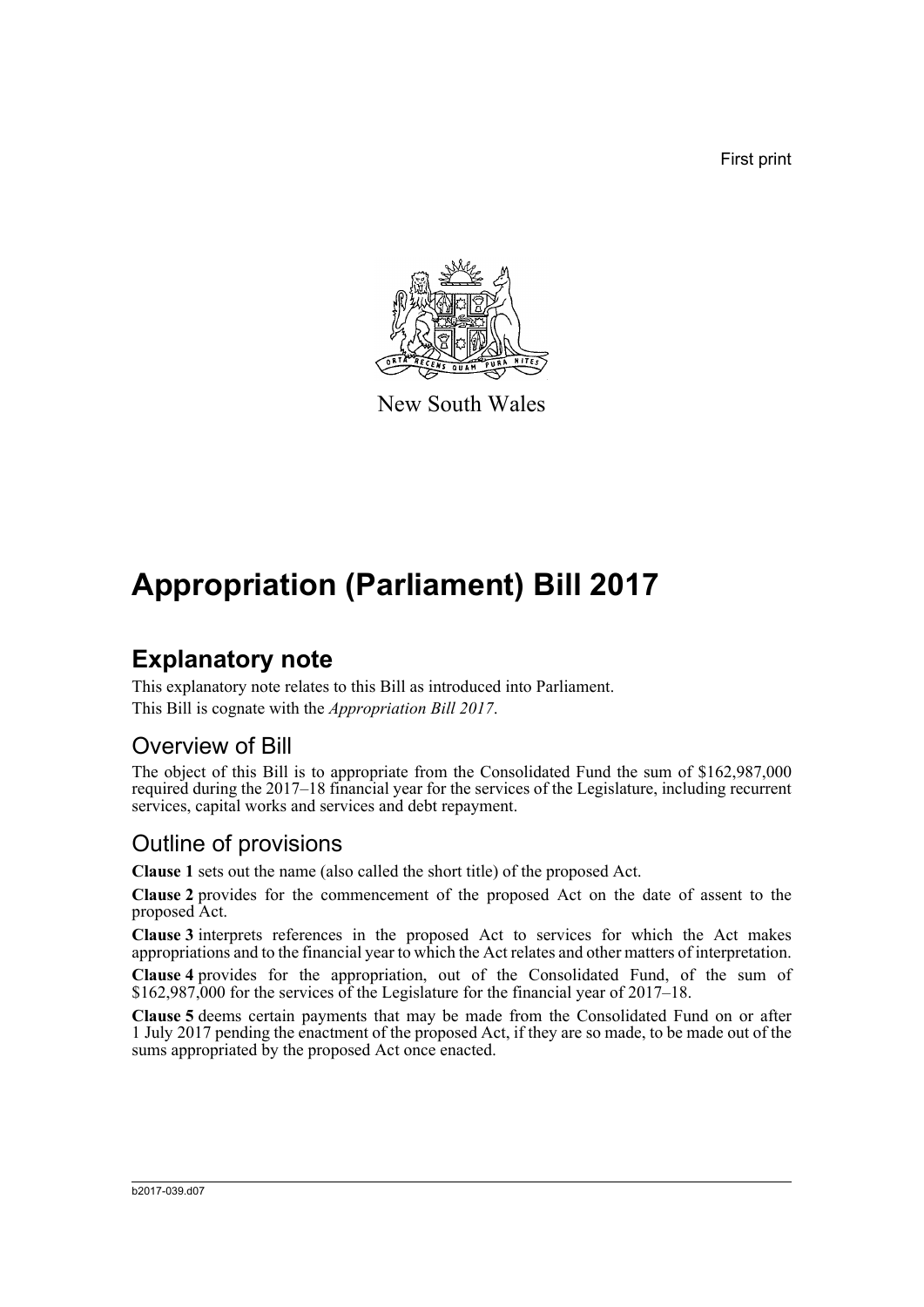First print



New South Wales

# **Appropriation (Parliament) Bill 2017**

### **Contents**

|   |                                               | Page |
|---|-----------------------------------------------|------|
|   | Name of Act                                   |      |
|   | Commencement                                  | 2    |
|   | Interpretation                                | ົ    |
| 4 | Appropriation for services of Legislature     | 2    |
| 5 | Payments authorised on lapse of appropriation | ົ    |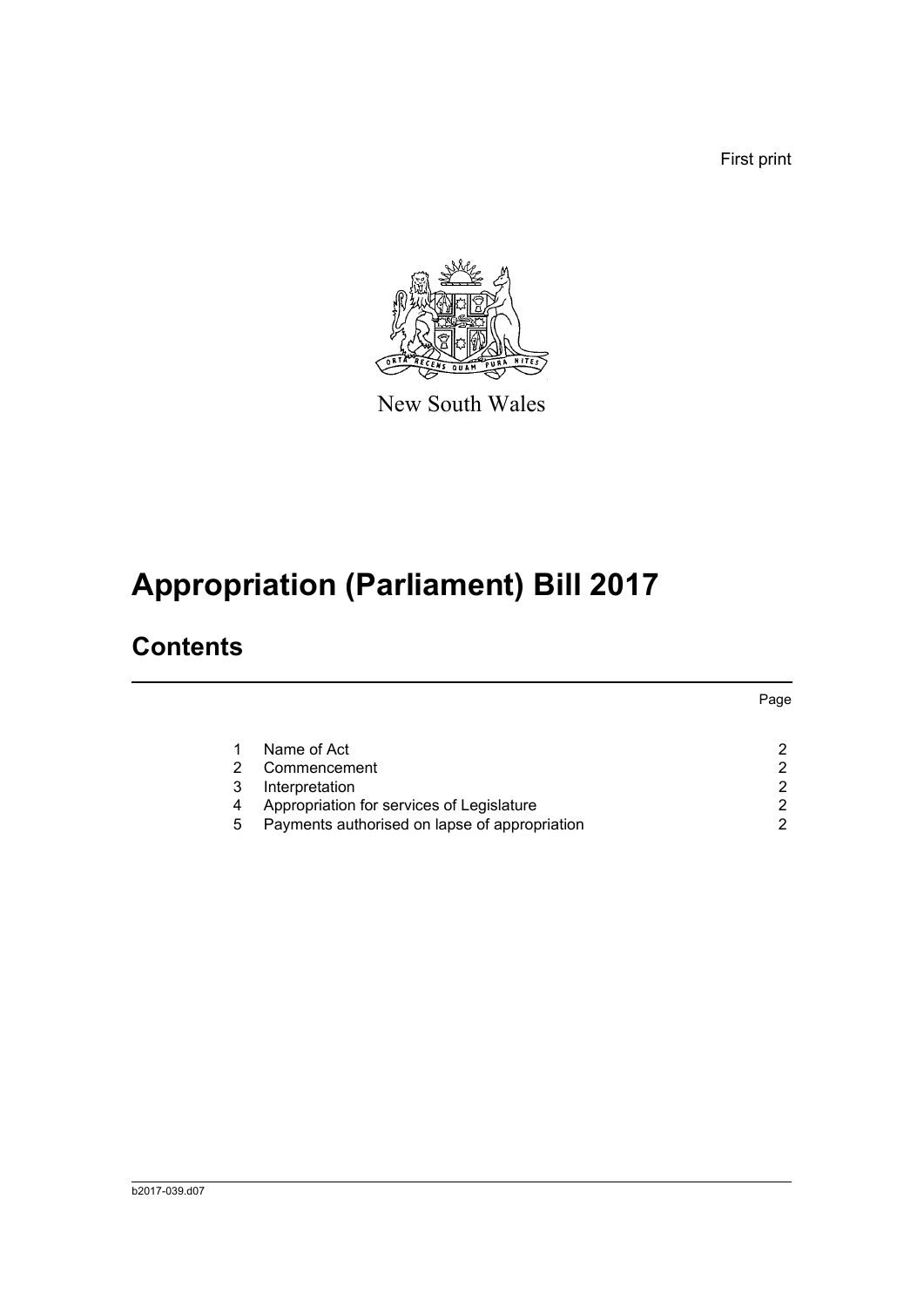

New South Wales

# **Appropriation (Parliament) Bill 2017**

No , 2017

#### **A Bill for**

An Act to appropriate out of the Consolidated Fund a sum for the services of the Legislature for the year  $2017 - 18$ .